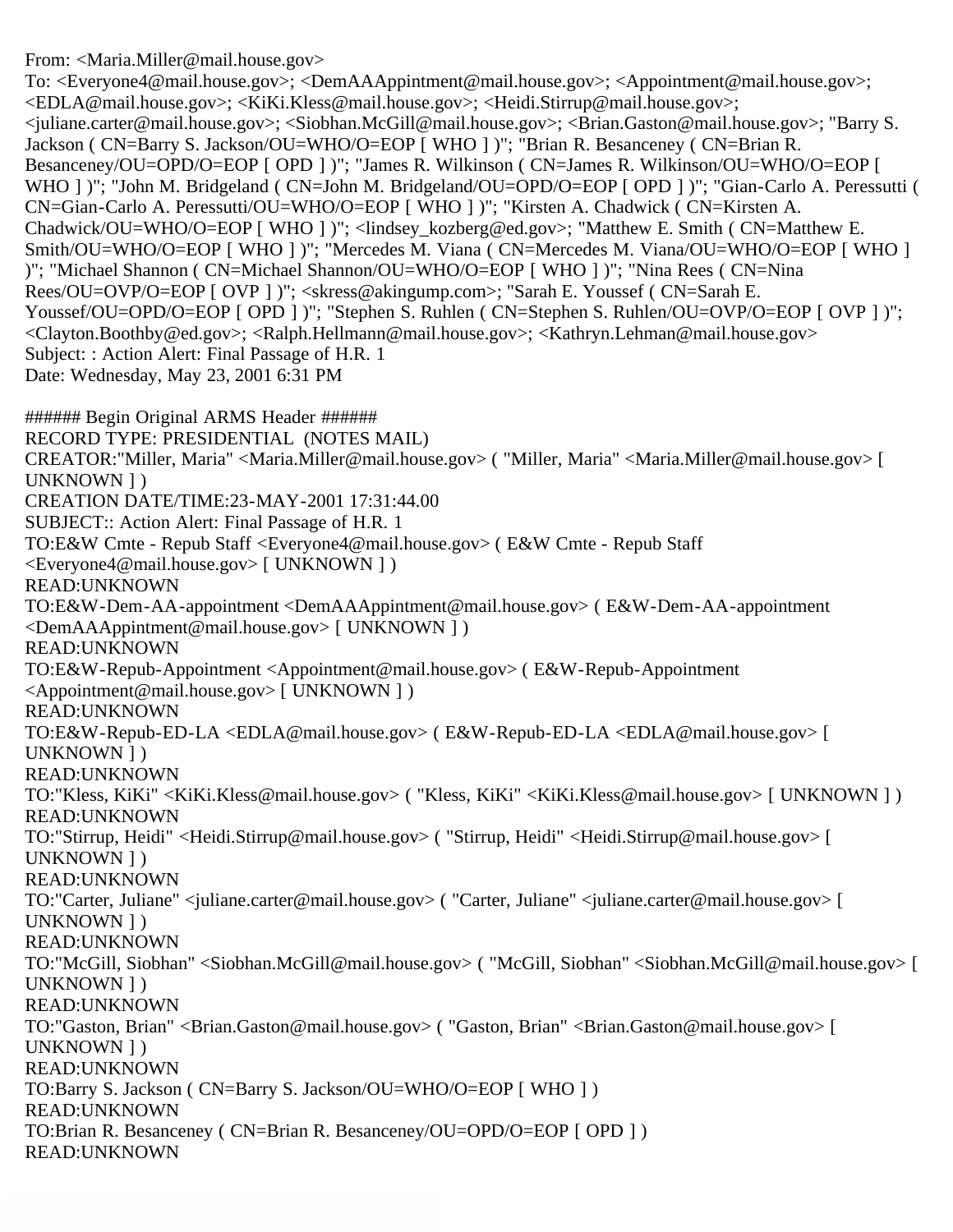TO:James R. Wilkinson ( CN=James R. Wilkinson/OU=WHO/O=EOP [ WHO ] ) READ:UNKNOWN TO:John M. Bridgeland ( CN=John M. Bridgeland/OU=OPD/O=EOP [ OPD ] ) READ:UNKNOWN TO:Gian-Carlo A. Peressutti ( CN=Gian-Carlo A. Peressutti/OU=WHO/O=EOP [ WHO ] ) READ:UNKNOWN TO:Kirsten A. Chadwick ( CN=Kirsten A. Chadwick/OU=WHO/O=EOP [ WHO ] ) READ:UNKNOWN TO:"Lindsey Kozberg (E-mail)" <lindsey\_kozberg@ed.gov> ( "Lindsey Kozberg (E-mail)" <lindsey\_kozberg@ed.gov> [ UNKNOWN ] ) READ:UNKNOWN TO:Matthew E. Smith ( CN=Matthew E. Smith/OU=WHO/O=EOP [ WHO ] ) READ:UNKNOWN TO:Mercedes M. Viana ( CN=Mercedes M. Viana/OU=WHO/O=EOP [ WHO ] ) READ:UNKNOWN TO:Michael Shannon ( CN=Michael Shannon/OU=WHO/O=EOP [ WHO ] ) READ:UNKNOWN TO:Nina Rees ( CN=Nina Rees/OU=OVP/O=EOP [ OVP ] ) READ:UNKNOWN TO:"Sandy Kress (E-mail)" <skress@akingump.com> ( "Sandy Kress (E-mail)" <skress@akingump.com> [ UNKNOWN ] ) READ:UNKNOWN TO:Sarah E. Youssef ( CN=Sarah E. Youssef/OU=OPD/O=EOP [ OPD ] ) READ:UNKNOWN TO:Stephen S. Ruhlen ( CN=Stephen S. Ruhlen/OU=OVP/O=EOP [ OVP ] ) READ:UNKNOWN TO:"Clay Boothby (E-mail)" <Clayton.Boothby@ed.gov> ( "Clay Boothby (E-mail)" <Clayton.Boothby@ed.gov> [ UNKNOWN ] ) READ:UNKNOWN TO:"Hellmann, Ralph P." <Ralph.Hellmann@mail.house.gov> ( "Hellmann, Ralph P." <Ralph.Hellmann@mail.house.gov> [ UNKNOWN ] ) READ:UNKNOWN TO:"Lehman, Kathryn H." <Kathryn.Lehman@mail.house.gov> ( "Lehman, Kathryn H." <Kathryn.Lehman@mail.house.gov> [ UNKNOWN ] ) READ:UNKNOWN ###### End Original ARMS Header ###### Attention: Members of the Committee on Education & the Workforce Majority & Minority Committee Staff & Education LAs

<<Party Invite.ppt>>

<<...OLE\_Obj...>>

ATTENTION! ATTENTION!

Select Guests

UPON FINAL PASSAGE OF H.R. 1,

PLEASE IMMEDIATELY PROCEED TO

2175 RAYBURN HOUSE OFFICE BUILDING

FOR A BIPARTISAN CELEBRATION!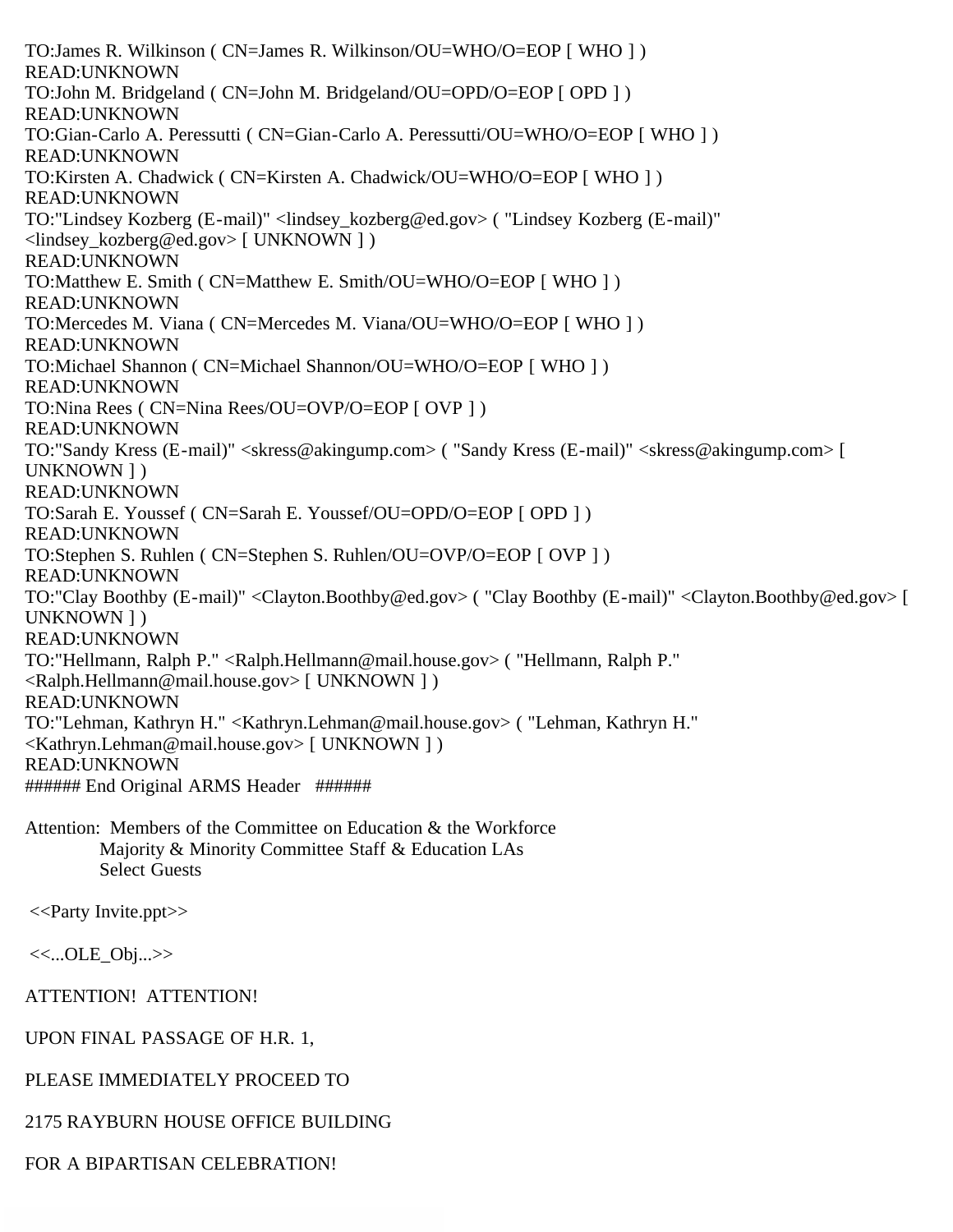May 23, 2001

<<...OLE\_Obj...>> <<...OLE\_Obj...>>

<<...OLE\_Obj...>>

Authorized by Chairman John Boehner Committee on Education & the Workforce

Should you have any questions, please call Maria Miller at (202) 225-4527

 - att1.htm - Party Invite.ppt ATT CREATION TIME/DATE: 0 00:00:00.00 File attachment <P\_8P932004\_OPD.TXT\_1>

ATT CREATION TIME/DATE: 0 00:00:00.00 File attachment <P\_8P932004\_OPD.TXT\_2>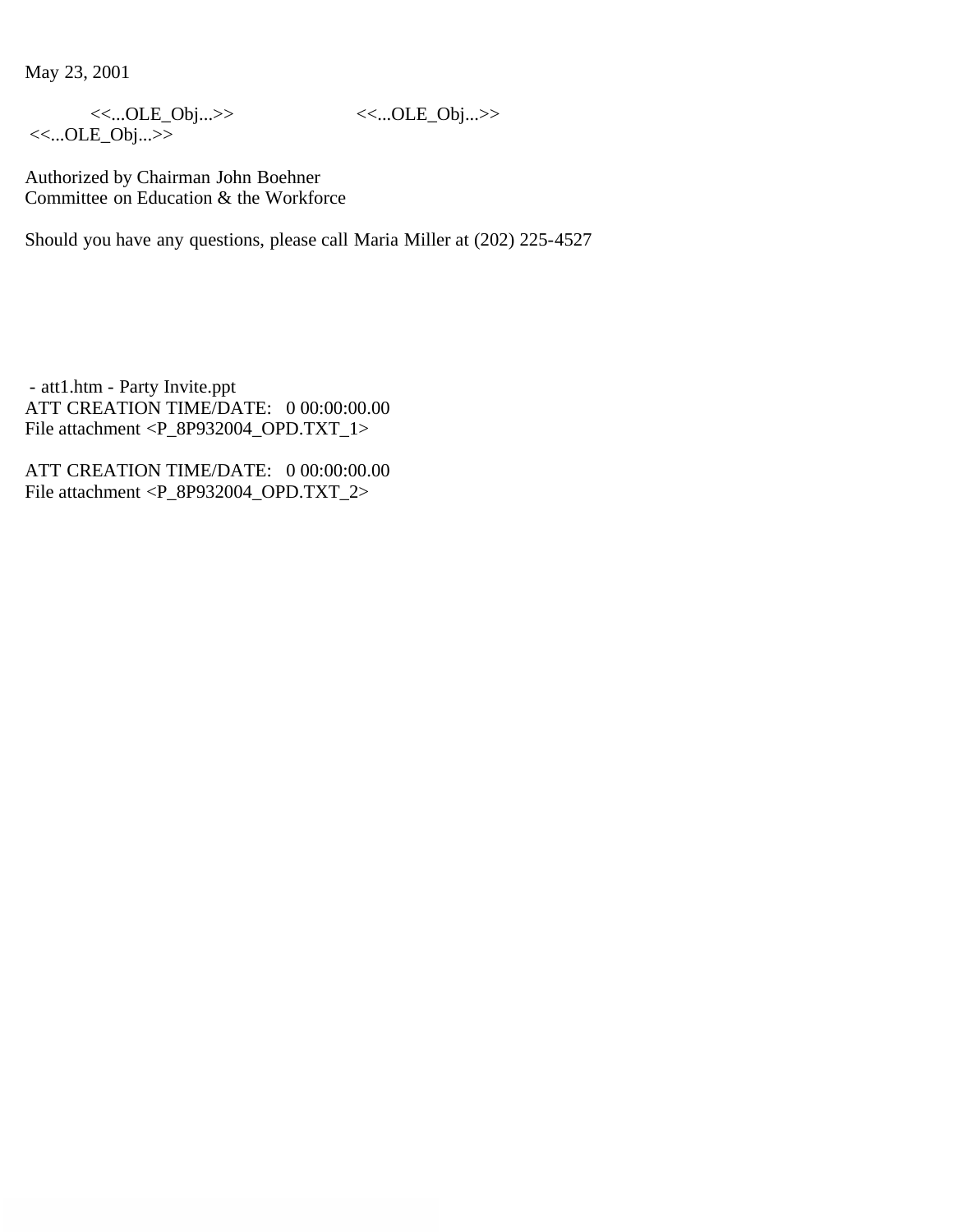### **The following document is attachment P\_8P932004\_OPD.TXT\_1**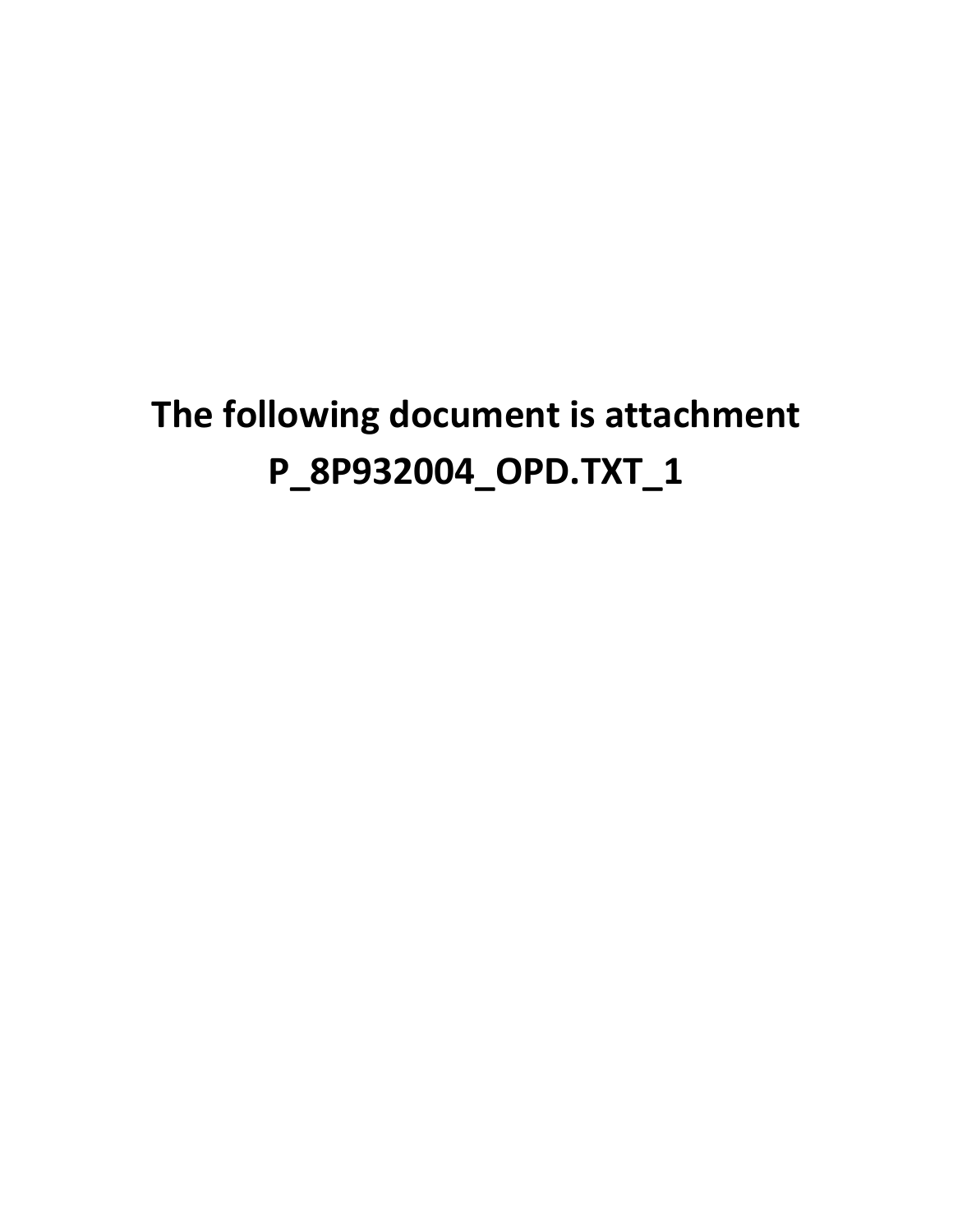**Attention: Members of the Committee on Education & the Workforce**

 **; Majority & M inority Committee Staff & Education LAs**

 **; Select Guests**

**<<Party Invite.ppt>&g t;**

<<...OLE\_Obj.. .>>

# **ATTENTION!& nbsp; ATTENTION! UPON FINAL PASSAGE OF H.R. 1,**

# **PLEASE IMME DIATELY PROCEED TO 2175 RAYBUR N HOUSE OFFICE BUILDING FOR A BIPAR TISAN CELEBRATION!**

#### **May 23, 200 1**

 **<<...OLE\_Obj...>> ; <<...OLE\_Obj...>> &nbs p; &nb sp; <<...OLE\_Obj... >>**

**Authorized by Chairman John Boehner**

**Committee o n Education & the Workforce**

**Should you have an y questions, please call Maria Miller at (202) 225-4527**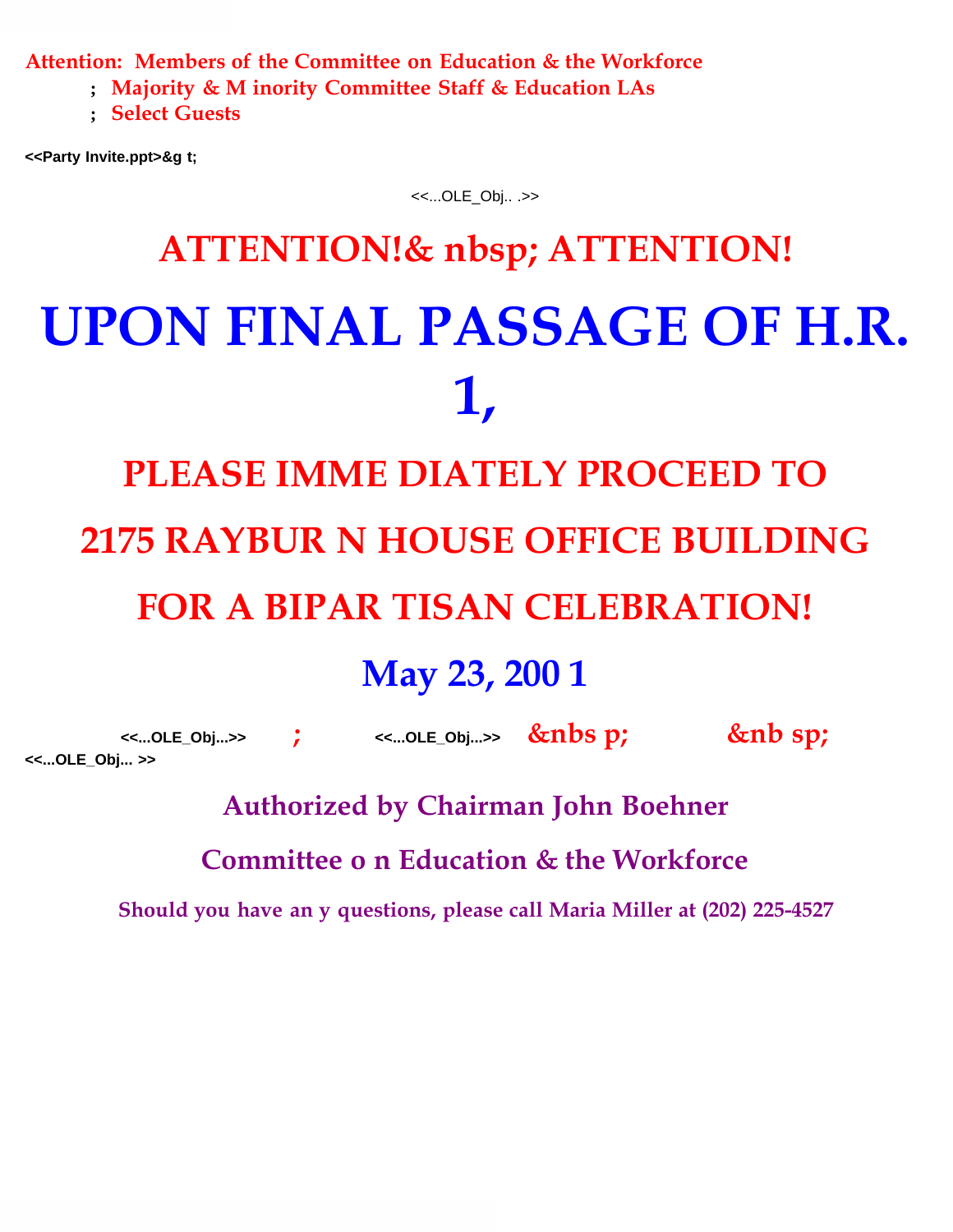### **The following document is attachment P\_8P932004\_OPD.TXT\_2**